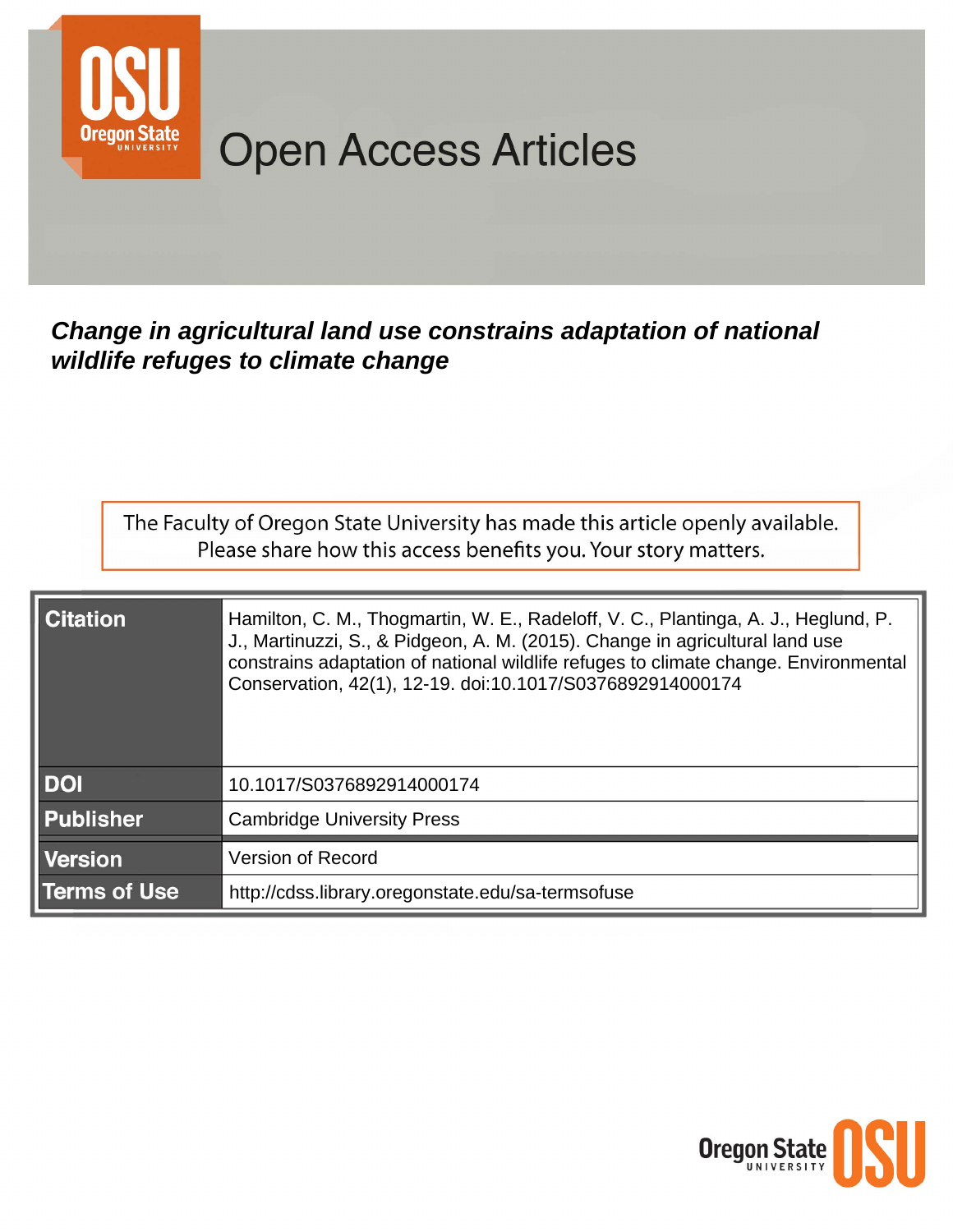### **Change in agricultural land use constrains adaptation of national wildlife refuges to climate change**

CHRISTOPHER M. HAMILTON<sup>1</sup>, WAYNE E. THOGMARTIN<sup>2</sup>\*, VOLKER C. RADELOFF<sup>1</sup>, ANDREW J. PLANTINGA<sup>3</sup>, PATRICIA J. HEGLUND<sup>4</sup>, SEBASTIAN MARTINUZZI<sup>1</sup> AND ANNA M. PIDGEON<sup>1</sup>

*1Department of Forest and Wildlife Ecology, University of Wisconsin, Madison, WI 53706, USA, 2United States Geological Survey, Upper Midwest Environmental Sciences Center, 2630 Fanta Reed Road, La Crosse, WI 54603, USA, 3Department of Agricultural and Resource Economics, Oregon State University, Corvallis, Oregon 97331, USA and 4United States Fish and Wildlife Service, Upper Midwest Environmental Sciences Center, 2630 Fanta Reed Road, La Crosse, WI 54603, USA*

Date submitted: 25 September 2013; Date accepted: 25 March 2014; First published online 22 May 2014

#### **SUMMARY**

**Land-use change around protected areas limits their ability to conserve biodiversity by altering ecological processes such as natural hydrologic and disturbance regimes, facilitating species invasions, and interfering with dispersal of organisms. This paper informs USA National Wildlife Refuge System conservation planning by predicting future land-use change on lands within 25 km distance of 461 refuges in the USA using an econometric model. The model contained two differing policy scenarios, namely a 'businessas-usual' scenario and a 'pro-agriculture' scenario. Regardless of scenario, by 2051, forest cover and urban land use were predicted to increase around refuges, while the extent of range and pasture was predicted to decrease; cropland use decreased under the business-as-usual scenario, but increased under the pro-agriculture scenario. Increasing agricultural land value under the pro-agriculture scenario slowed an expected increase in forest around refuges, and doubled the rate of range and pasture loss. Intensity of landuse change on lands surrounding refuges differed by regions. Regional differences among scenarios revealed that an understanding of regional and local land-use dynamics and management options was an essential requirement to effectively manage these conserved lands. Such knowledge is particularly important given the predicted need to adapt to a changing global climate.**

*Keywords:* climate change, conservation estate, econometric modelling, land-use change

#### **INTRODUCTION**

Agriculture is the predominant land use across the globe and is expected to increase in area and intensity as the size of the human population increases (Tilman *et al.* [2001;](#page-8-0) Ellis *et al.* [2010\)](#page-7-0). Effective management of natural resources must thus include humans as a component of the system (Folke *et al.* [2010\)](#page-7-0). Land use and appropriation of natural resources for human use are among the primary drivers of biodiversity loss and environmental degradation (Foley *et al.* [2005\)](#page-7-0). The need to feed a growing human population is expected to simplify the landscape as natural spaces are removed in the process of agricultural intensification (Tilman *et al.* [2001\)](#page-8-0). Agricultural landscapes are expected to face added pressure with increased demand for bioenergy feedstocks and wind-energy generation resulting in loss of grasslands and other habitat (Lu *et al.* [2009;](#page-7-0) Dale *et al.* [2011;](#page-7-0) Wright & Wimberly [2013\)](#page-8-0).

Protected-area networks are the primary tool used to stem biodiversity loss caused by human-induced changes. Protected areas cover >12% of the Earth's land surface (Hansen & DeFries [2007\)](#page-7-0), however they are affected by their surroundings through ecological flows, and land use surrounding them constrains their effectiveness (Hansen & DeFries [2007;](#page-7-0) Franklin & Lindenmayer [2009\)](#page-7-0). Unfortunately, many protected areas are surrounded by intensive or intensifying land use, diminishing their conservation value (Radeloff *et al.* [2010\)](#page-8-0).

A major concern threatening future functioning of protected-area networks is climate change because of its potential impact on ecological systems and species (Griffith *et al.* [2009;](#page-7-0) Heller & Zavaleta [2009\)](#page-7-0). Climate change causes the extirpation of range-restricted species, changes demographic rates, facilitates the occurrence and spread of disease and invasive species, and fosters habitat loss (Mawdsley *et al.* [2009\)](#page-8-0). These impacts are similar to those of land-use change (Lepczyk *et al.* [2008\)](#page-7-0), and the synergistic effects of land use and climate change may pose a severe threat to biodiversity conservation in general and protected areas specifically.

The question is: how to reduce anticipated adverse impacts from changing land use and climate (Griffith *et al.* [2009;](#page-7-0) Sohl *et al.* [2010\)](#page-8-0)? Adaptation can include modifying practices and activities to reduce the vulnerability of ecological systems (Smith *et al.* [2000\)](#page-8-0). Many of the management tools necessary for adaptation are already in use (Mawdsley *et al.* [2009\)](#page-8-0). These tools include increasing the connectivity among protected

<sup>∗</sup>Correspondence: Wayne E. Thogmartin Tel: +1 608 781 6309 e-mail[:wthogmartin@usgs.gov](mailto:wthogmartin@usgs.gov)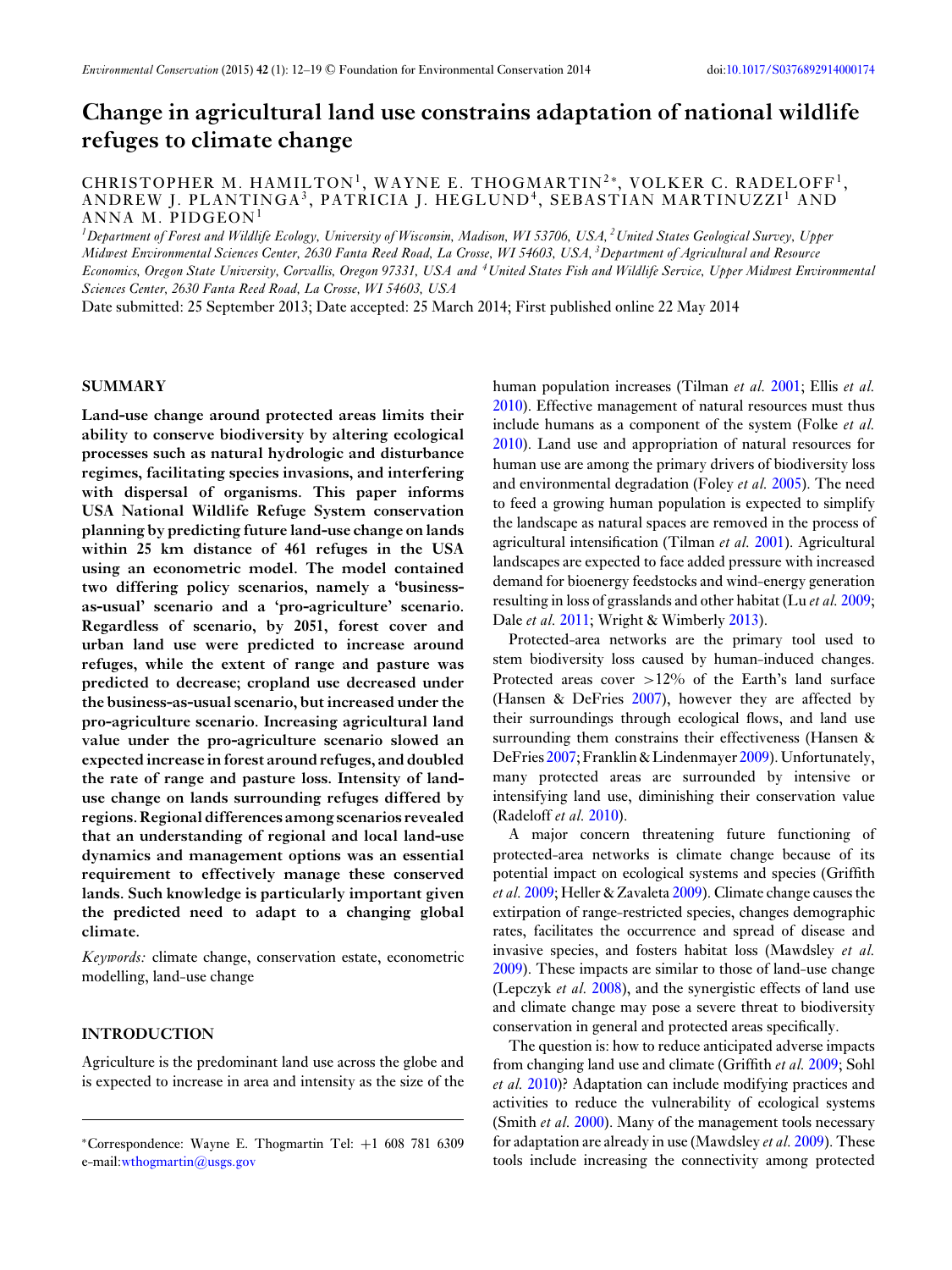areas, mitigating threats such as pollution and invasive species, interagency coordination, and the promotion of conservation biology concepts, such as increasing reserve size or improving representation in protected area networks (Heller & Zavaleta [2009\)](#page-7-0). The ultimate goal of these activities is to reduce the vulnerability of native species to threats from changing land use and climate (Crossman *et al.* [2012\)](#page-7-0).

A critical component of any adaptation strategy is the comprehensive assessment of conservation threats (Merenlender *et al.* [2009\)](#page-8-0). Assessing the likelihood of future changes and the effectiveness of different policies for mitigating negative effects of those changes has been identified as one of the most pressing concerns facing land managers (Fleishman *et al.* [2011\)](#page-7-0). The USA's Fish and Wildlife Service (FWS) identified the need for rigorous projections of possible future conditions for improving their management of the National Wildlife Refuge System (NWRS; Griffith *et al.* [2009\)](#page-7-0). Adaptation requires examining changes in surrounding lands to improve future management decisions (Lindenmayer *et al.* [2008\)](#page-7-0), and considering alternative futures. The use of scenarios, namely, plausible alternative futures based on a stated set of assumptions, can be an effective tool for evaluating likely changes (Coreau *et al.* [2009\)](#page-7-0). Projections of future land use in the USA indicate that land use will change substantially, with the greatest amount of change in the eastern half of the country (Martinuzzi *et al.* [2013\)](#page-8-0). For the NWRS, conservation-focused scenarios led to increased urban and range lands, and decreased crop and pasture lands by mid-century (Hamilton *et al.* [2013\)](#page-7-0). However, those studies did not explore the effects of economic conditions leading to widespread increases in agricultural land use. Increased agricultural land use is a realistic scenario given projected increases resulting from, for example, increased food supply or bioenergy demands (Dale *et al.* [2011;](#page-7-0) Tilman *et al.* [2011\)](#page-8-0).

The NWRS is one of two systems of USA federallymanaged lands whose primary focus is the conservation of fish and wildlife resources (the National Park Service is the other). Our goal was to evaluate changes in land use surrounding refuges throughout the conterminous USA between 2001 and 2051 under two economic scenarios. We evaluated current and future land-use scenarios within 25 km of all refuges in the conterminous USA to answer four questions:

- (1) What is the current distribution of land uses around the National Wildlife Refuges?
- (2) What is likely change in land use by 2051 under a 'proagriculture' scenario?
- (3) How does that change compare with a 'business-as-usual' scenario?
- (4) How does land-use change vary across the USA?

#### **METHODS**

#### **Study area**

We analysed land-use change within 25 km of 461 National Wildlife Refuges (hereafter 'refuges') of the conterminous USA. We excluded NWRS lands not directly managed by the FWS (namely, cooperatively managed lands) or not specifically designated as refuges in the FWS Cadastral database [\(http://www.fws.gov/GIS/data/cadastralDB/](http://www.fws.gov/GIS/data/cadastralDB/index.htm) [index.htm\)](http://www.fws.gov/GIS/data/cadastralDB/index.htm). Some areas fell within analysed distances for more than one refuge; these areas were counted more than once when calculating values for individual refuges, but were counted only once when calculating values for the refuge system as a whole. The 25-km distance was selected because it is a pertinent scale for extending management to the lands surrounding many of the refuges (Hamilton *et al.* [2013\)](#page-7-0).

#### **Analyses**

We quantified future land-use change around the refuges using predictions of the econometric land-use model of Radeloff*et al.* [\(2012\)](#page-8-0). An advantage of this econometric model was that it permitted evaluating effects of different economic and policy scenarios on land-use change. For instance, an afforestation subsidy will alter the net return for forest land use and result in a change in land use transition probabilities among the different land uses because land owners may decide to convert their land to a use that is more profitable. This model accounted for costs associated with making changes in land use, soil capabilities, county-level net economic returns for particular land uses, and the USA's National Land Cover Dataset (NLCD; [http://www.epa.gov/mrlc/](http://www.epa.gov/mrlc/nlcd-2001.html) [nlcd-2001.html\)](http://www.epa.gov/mrlc/nlcd-2001.html). With these variables, transition probabilities for urban, forest, range, agriculture, and pasture land uses were calculated between 2001 and 2051 as a multinomial logit model with  $p_{ijk} = F(\beta_{jk}X_i)$ , where  $p_{ijk}$  is the probability of parcel *i* changing from use *j* to use *k* between 1992 and 1997,  $\beta_{ik}$  is a vector of parameters associated with the *j*-k transition,  $X_i$  is a matrix of independent variables for parcel *i* (current land use, soil capability, county-level net profit for a land use). The variables within *Xi* can be adjusted to simulate effects of economic changes or implementation of a policy on land-use transition probabilities (Lubowski *et al.* [2006\)](#page-8-0). The results from the economic estimation postulate probabilistic land-use transition matrices for each county and each land capability class, with each matrix providing transition probabilities for a 5-year time step. We derived 50-year transition probabilities by applying matrix multiplication and combined the inputs in ArcGIS (ESRI [2011\)](#page-7-0) to produce maps of land-use change. The output of the model is at 100-m resolution and gives the probability of a 100-m pixel transitioning from one use to another by 2051.

We considered two different scenarios of future landuse change in this analysis, a 'business-as-usual' scenario, reflecting observed transition probabilities from 1992 to 1997, and a 'pro-agriculture' scenario, providing for a 10% increase in agricultural returns every five years. We chose the proagriculture scenario at the request of land managers and regional policy developers, because they considered current economic conditions to be similar to that policy scenario. This subsidy is equivalent to a mean annual increase of  $+2\%$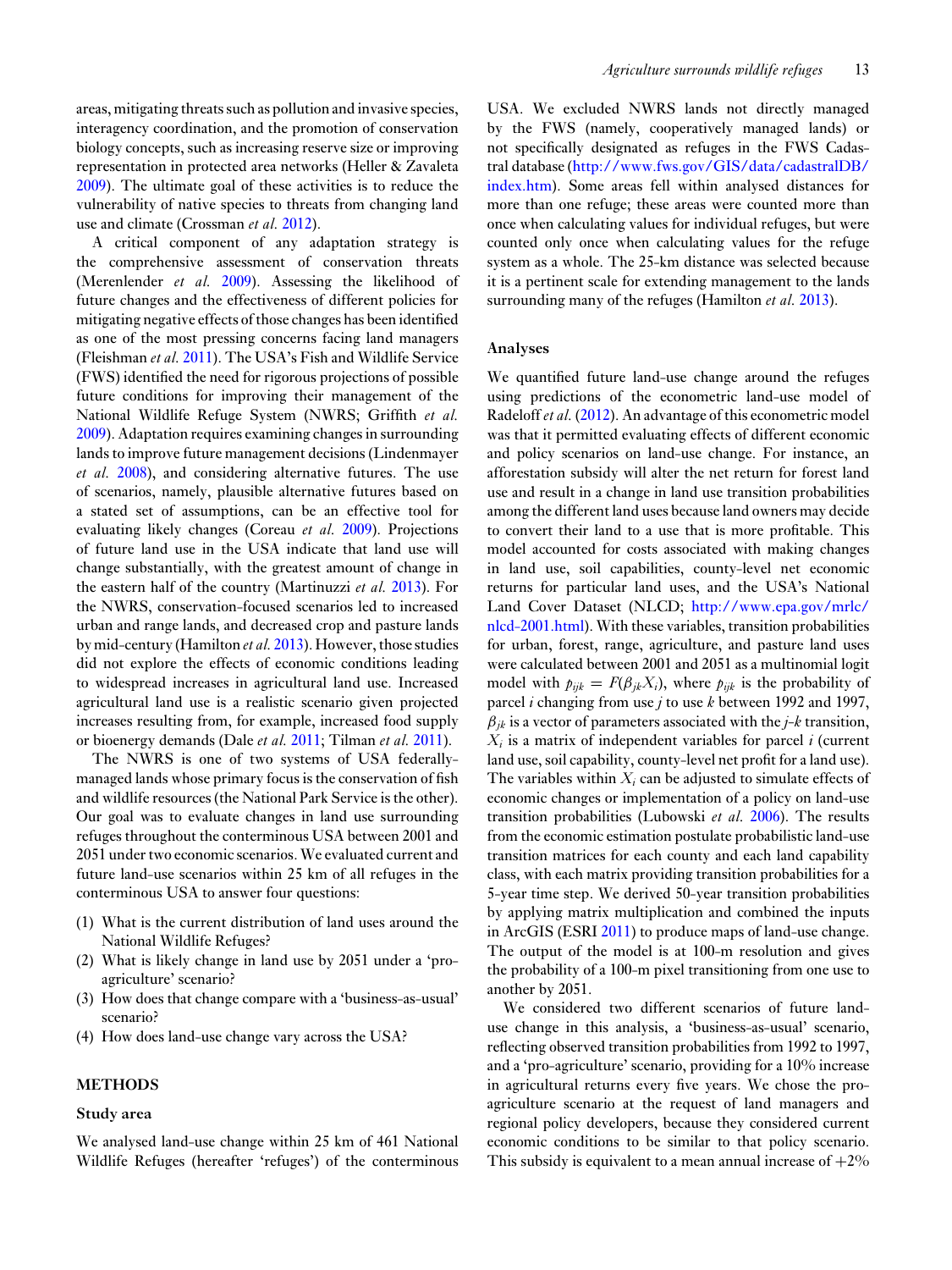<span id="page-3-0"></span>per year over background rates of increasing return (+4.4% per year over 1990–2008; Nickerson *et al.* [2012\)](#page-8-0) and is thus likely an upper limit of what may occur. In addition, the scenario included an assumption that no land entered or left enrolment in the Conservation Reserve Program (CRP). The CRP is the largest conservation programme in the USA, with rental payments paid to landowners to re-establish land cover to improve habitat for wildlife, reduce soil erosion, and improve water quality [\(http://www.fsa.usda.gov/FSA/](http://www.fsa.usda.gov/FSA/webappegingroup count@ "003F
elax 
elax uccode `~count@ uppercase {gdef ?{{char ) [webapp?area=home&subject=copr&topic=crp\)](http://www.fsa.usda.gov/FSA/webappegingroup count@ "003F
elax 
elax uccode `~count@ uppercase {gdef ?{{char ). While CRP functions differently from crop land, it is classified as crop in the USA's Department of Agriculture (USDA) National Resources Inventory (NRI, [http://www.nrcs.usda.gov/wps/](http://www.nrcs.usda.gov/wps/portal/nrcs/main/national/technical/nra/nri/) [portal/nrcs/main/national/technical/nra/nri/\)](http://www.nrcs.usda.gov/wps/portal/nrcs/main/national/technical/nra/nri/) and, therefore, is inseparable within our analyses. We used data from the 1990s NRI because this is the last decade for which the data provided plot-level estimates of land-use change. We assumed no transition from urban landscape since there were no observed occurrences of this type of transition in the observed data (Nusser & Goebel [1997\)](#page-8-0). In addition, we did not include a transition into or from wetland, as wetland areas are regulated by state and federal agencies. Finally, only private lands were deemed subject to change.

We calculated the number of refuges with  $> 20\%$  of natural land use (such as forest and/or range) under the different scenarios. We chose this 20% threshold under the premise that corridors between reserves have to be sufficiently large so that the corridors can be found and successfully negotiated by dispersing organisms (Stauffer [1985;](#page-8-0) Boswell *et al.* [1998\)](#page-7-0); this 20% threshold is likely a minimum amount of habitat needed for most species of concern to the NWRS (With & Crist [1995\)](#page-8-0).

We identified changes in five land-use classes: forest and range (encompassing natural habitat), crop and pasture (denoting intensively used lands), and urban. Finally, we analysed land-use scenarios for the refuge system as a whole, as well as for each of seven FWS administrative regions. Since resource issues can vary regionally, we examined differences among administrative regions. We reported change as the absolute change in area of particular land uses, absolute change in the percentage of particular land uses, and rate of change in extent, relative to the 2001 extent of land use. We based our simulations on the 2001 NLCD data since these data capture land use at the end of the 1990s, namely the decade for which we had land-use transition data from the USDA NRI.

#### **RESULTS**

#### **Use in 2001**

Range was the most prevalent land use surrounding refuges in 2001 (31.9 million ha, 31.4% of the area within 25 km of refuges), followed by forest (26.4 million ha, or 26.0% of the area), crops (including CRP; 24.3 million ha, 24.3%), pasture (9.6 million ha, 9.4%) and urban (9 million ha, 8.9%). The prevalent land use varied widely among refuges and exhibited clear regional patterns (Figs 1 and [2\)](#page-4-0). For example, range



**Figure 1** Box plots showing the variability in each land use for starting conditions and under each scenario  $(BAU =$ business-as-usual,  $Pro-ag = pro-agricultural production$ .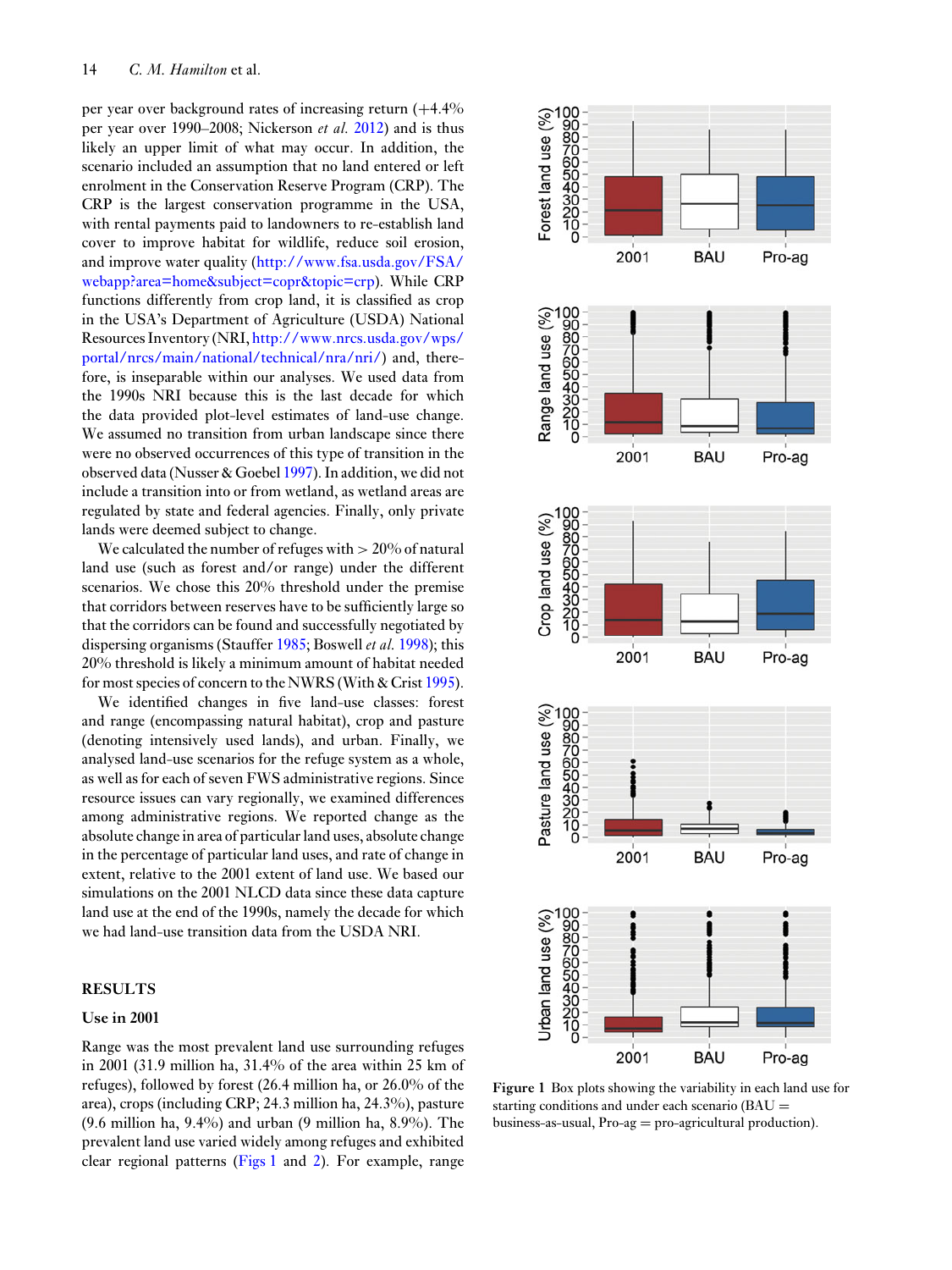<span id="page-4-0"></span>**Figure 2** Initial per cent land use (2001) within 25 km of USA Fish and Wildlife Service National Wildlife Refuges and per cent of buffer area changing by 2051 under each scenario.



was most common near refuges in the Great Plains, while croplands were common near refuges in the Upper Midwest and the Lower Mississippi River.

#### **Projected landscape changes to the land surrounding NWRS by 2051**

Forest and urban land use increased around refuges, while range and pasture decreased in both future scenarios, but the rates of change for all but urban land use differed considerably by scenario [\(Table 1\)](#page-5-0). The only land use surrounding refuges to change between scenarios was cropland, decreasing under the business-as-usual scenario and increasing, as expected, under the pro-agriculture scenario [\(Table 1,](#page-5-0) [Fig. 1\)](#page-3-0). In addition, the pro-agriculture scenario resulted in a nearly 50% smaller forest increase and a doubling of the rate of range and pasture loss. Urban land-use change rates on lands around refuges slightly decreased under the pro-agriculture scenario [\(Table 1,](#page-5-0) [Figs 1](#page-3-0) and 2). Nearly half of the crop area gained under the pro-agriculture scenario came at the expense of pasture [\(Table 1,](#page-5-0) [Fig. 1\)](#page-3-0).

The number of refuges with  $>20\%$  natural land use (such as forest and/or range) in the surrounding land was stable for the pro-agriculture scenario (increasing from 299 in 2001 to 300 refuges in 2051), but increased under the business-as-usual scenario (from 299 to 319 refuges). The pro-agriculture net change was the result of nearly equal numbers of refuges increasing (12) and decreasing (11) across the 20% threshold of surrounding range and forest land, whereas the increase under the business-as-usual scenario was primarily the result of an increase (21 increases; 1 decrease) [\(Table 2\)](#page-5-0).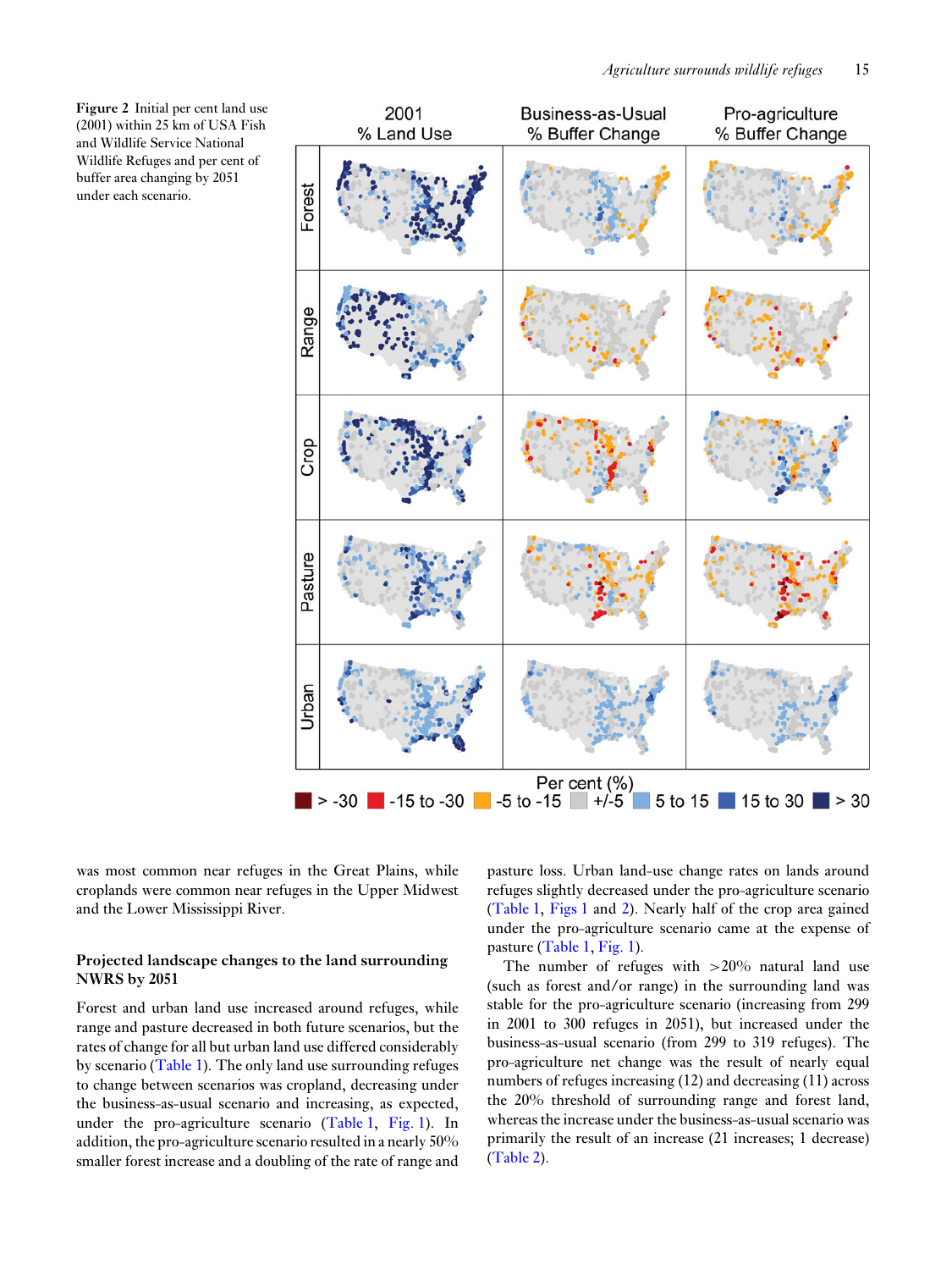| Land use | 2001 area<br>(million ha) | % area<br><i>in 2001</i> | <b>Business-as-usual scenario</b> |          | Pro-agriculture              |          |
|----------|---------------------------|--------------------------|-----------------------------------|----------|------------------------------|----------|
|          |                           |                          | Area in 2051<br>(million ha)      | % Change | Area in 2051<br>(million ha) | % Change |
| Forest   | 26.4                      | 26.0                     | 29.0                              | 9.7      | 27.8                         | 5.1      |
| Range    | 31.9                      | 31.4                     | 30.4                              | $-4.5$   | 28.7                         | $-9.9$   |
| Crop     | 24.6                      | 24.3                     | 21.1                              | $-14.2$  | 27.2                         | 10.2     |
| Pasture  | 9.6                       | 9.4                      | 7.3                               | $-24.2$  | 4.3                          | $-55.1$  |
| Urban    | 9.0                       | 8.9                      | 13.7                              | 52.2     | 13.6                         | 50.7     |

<span id="page-5-0"></span>**Table 1** Area (million ha), percentage area, and percentage change under two scenarios within 25 km of the National Wildlife Refuges between 2001 and 2051.

**Table 2** Number of refuges among the total 461 refuges with >20% cover of forest and/or range (natural) land use in 2001, number of refuges that transition above and below the 20% threshold over 50 years, and the total number of refuges above the threshold in 2051.

| Scenario          | <i>2001</i>                           | 2051                               |                                     |                                             |  |
|-------------------|---------------------------------------|------------------------------------|-------------------------------------|---------------------------------------------|--|
|                   | $Refuges > 20\%$<br>natural cover (n) | Refuges with increased<br>cover(n) | Refuges with decreased<br>cover (n) | Total refuges with<br>$>$ 20% natural cover |  |
| Business-as-usual | 299                                   |                                    |                                     | 319                                         |  |
| Pro-agriculture   | 299                                   |                                    |                                     | 300                                         |  |

#### **Regional change patterns**

High proportions of a specific land use surrounding refuges tended to be clustered regionally, with forest concentrated in the north-western USA and along the Atlantic coast from Georgia to Maine, range in the Great Plains and Rocky Mountains, crops and pasture along the Mississippi River and in the northern Great Plains, and urban along the coasts, with clusters of highest use in the mid-Atlantic region, Florida, the Gulf Coast, and scattered along the west coast of the USA [\(Fig. 2\)](#page-4-0). Forest land-use change tended to be concentrated regionally, with gains along the Mississippi River and losses in the north-eastern and southeastern regions. Forest gains tended to align with areas where crops decreased (namely along the Mississippi River) and forest losses where crops increased (in north-eastern and south-eastern USA) [\(Fig. 2\)](#page-4-0). Pasture exhibited primarily losses, especially along the Mississippi River and in the mid-Atlantic region (Table 1, [Fig. 2\)](#page-4-0). Urban use increased east of the Mississippi River and near the west coast, with particularly sharp increases in the mid-Atlantic region. The pro-agriculture scenario resulted in fewer refuges in the upper midwestern USA, with an increase in urban land use within 25 km distance from the refuge [\(Fig. 2\)](#page-4-0).

The percentage of the total area changing land use ranged from 12–30% in the different regions, with the highest rates of change occurring in the eastern USA (Fig. 3). The midwestern USA (Region 3) was the most dynamic region under both scenarios, with the pro-agriculture scenario resulting in less change. The North-east (Region 5) exhibited the largest difference between scenarios with pro-agriculture resulting in more land-use change. The total area of land in forest, range and urban use showed little change regardless



**Figure 3** Regional predictions for the percentage of the area surrounding refuges that will change use under the different scenarios. The USA's Fish and Wildlife Service (FWS) administrative regions (inset) are: (1) Pacific, (2) South-west, (3) Midwest, (4) South-east, (5) North-east, (6) Mountain-prairie, and (8) Pacific-Southwest. Alaska (FWS region 7) was not considered part of the conterminous USA study area.

of scenario. However, crop increases and pasture decreases were substantial and consistent under the pro-agriculture scenario (Appendix 1, Fig. S1, see supplementary material at Journals.cambridge.org/ENC).

The rate of increase of any land use was by far the highest for urban, which grew at a rate of 40–80% in both scenarios (Table 1; Appendix 1, Fig. S1, see supplementary material at Journals.cambridge.org/ENC). Rate of change for the other land uses was more variable. Changes in forest between scenarios were only notable in the (1) Pacific, (2) Southwest, (3) Midwest, and (4) South-east FWS regions, with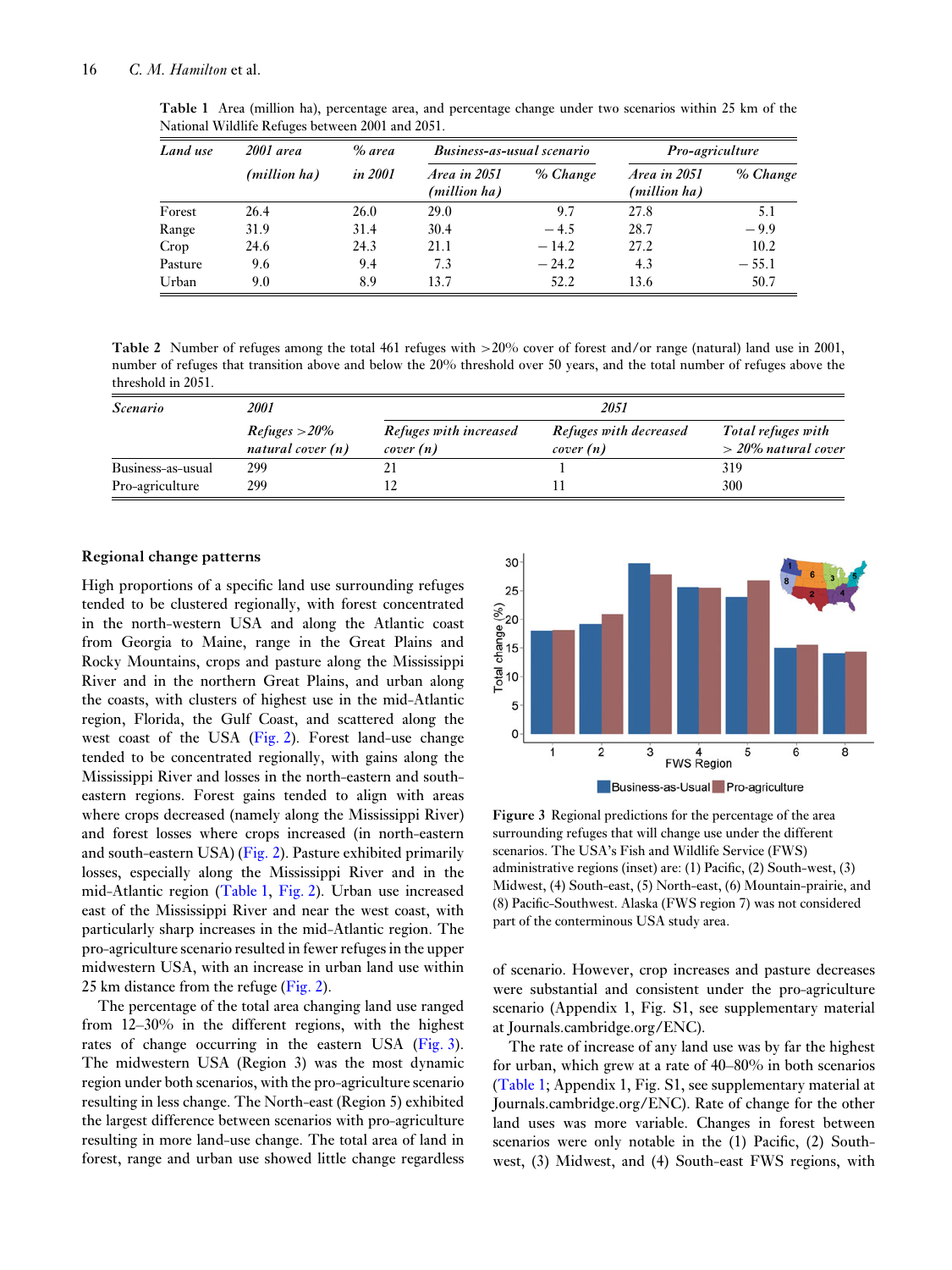a lower rate of increase under the pro-agriculture scenario. Even then, growth rates remained positive for regions 1, 2, and 3. The Midwest and North-east regions exhibited increases in range under the business-as-usual scenario, while the other regions experienced losses. Under the pro-agriculture scenario, however, range losses occurred in all regions and the rate of loss was higher. Crop losses occurred in all but the South-west under the business-as-usual scenario but changed to gains in all regions under the pro-agriculture scenario, with the highest rates of increase occurring in the Midwest and North-east regions. Pasture use increased slightly in the Pacific and the Mountain-prairie regions, but decreased dramatically in all other regions under the business-asusual scenario. Under the pro-agriculture scenario, however, all regions experienced 25–70% decreases in pasture landuse (Appendix 1, Fig. S1, see supplementary material at Journals.cambridge.org/ENC).

#### **DISCUSSION**

Our analyses predicted substantial land-use change by 2051 in areas surrounding National Wildlife Refuges, particularly for refuges in the eastern USA. Forest and urban use are expected to increase. Regardless of scenario, the largest total area and highest rates of change are projected to be in urban land use, which agrees with previous studies (Pijanowski & Robinson [2011;](#page-8-0) Radeloff *et al.* [2012\)](#page-8-0). Forest increases are expected to occur at the expense of pasture. The pro-agriculture scenario suggests substantial changes in land-use trajectories from the business-as-usual scenario. In fact, cropland use changed from a likely net decrease to a net increase under the proagriculture scenario, range and pasture decreases doubled, and forest increases were only half as large. Interestingly, the number of refuges with  $>20\%$  natural habitat in the surrounding landscape stayed relatively stable in the proagriculture scenario, whereas numbers increased under the business-as-usual scenario.

The high rate of urbanization varied minimally between scenarios. Economic returns from urban uses tend to be much larger than from other uses, explaining why increasing crop prices under the pro-agriculture scenario produced little change in the rate of urbanization. While they did not differ between scenarios, urbanization rates ranged widely among regions, similar to other forecasts of future urbanization (Wear [2011;](#page-8-0) Radeloff *et al.* [2012\)](#page-8-0). The high rate of urban growth around the National Wildlife Refuges agrees with other studies reporting high rates of housing growth around protected areas (Radeloff *et al.* [2010;](#page-8-0) Wade & Theobald, [2010\)](#page-8-0). This is troublesome, because once land is converted to urban use, it is unlikely to revert to other uses. Tax- or subsidy-based policies are unlikely to change land-use trajectories for urban use, but strong urban containment policies can, however, significantly reduce urban growth (Woo & Guldmann [2011;](#page-8-0) Hamilton *et al.* [2013\)](#page-7-0).

Refuges, as with other protected areas, are threatened by encroachment of intensive land uses (Griffith *et al.* [2009\)](#page-7-0). Much of the land currently surrounding the National Wildlife Refuges remains in forest and range, and therefore is potential habitat for wildlife. This is important because the amount of suitable habitat in the matrix surrounding refuges influences population persistence. As the amount of habitat in the vicinity of refuges declines below  $c$ . 30% of the landscape, fragmentation results in additional threats to population persistence (Fahrig [2001\)](#page-7-0). Thus, even small changes to other land uses may negatively impact the quality of habitat (Gagne & Fahrig [2010](#page-7-0)*a*, *[b](#page-7-0)*; Kuhman *et al.* [2010\)](#page-7-0), but we note that there may be also cases where land use change benefits refuges. Regardless, areas of relatively natural habitat outside protected areas are critical for maintenance of biodiversity (Franklin & Lindenmayer [2009\)](#page-7-0).

Increases in crop under the pro-agriculture scenario were much greater than we had anticipated given that many studies project future decreases in crop area (Pijanowski & Robinson [2011;](#page-8-0) Wear [2011\)](#page-8-0). It is reasonable to expect intensification of agriculture as the human population continues to grow over the next four decades (Foley *et al.* [2011\)](#page-7-0), and, as agricultural lands are increasingly used as sites for wind power and biofuels in addition to food (Dale *et al.* [2011\)](#page-7-0), it is likely more land will be needed for agricultural production. In fact, other studies have shown increases in agricultural land use for the Upper Midwest and Great Plains regions (Sohl *et al.* [2012\)](#page-8-0).

#### **CONCLUSIONS**

Profitability of agricultural land use could drive substantial changes in land-use patterns near wildlife refuges, with negative impacts on the capacity of the NWRS to maintain wildlife populations. The majority of the increase in crop would likely come at the expense of pasture, but also from forest and range losses. The loss of forest, range and pasture around refuges, which in a semi-natural state provide habitat value and corridors for wildlife, could reduce resilience of the NWRS and complicate climate change adaptation. Habitat loss and fragmentation from increasing crop cover could be exacerbated by continuing growth in urban land use, ultimately resulting in a much more fragmented and complex landscape.

The relative stability of forest and range land area around many refuges may provide opportunities for improving connectivity among protected areas. Given the shifts in suitable climate space that many species are facing, land-use change which reduces landscape connectivity compounds the threat to biodiversity from climate change (Griffith *et al.* [2009;](#page-7-0) Heller & Zavaleta [2009\)](#page-7-0). Recognizing this compounded threat, one of the tools that the FWS and other land management agencies promote as an adaptive measure to climate change is the establishment of habitat corridors connecting protected areas, removing barriers to dispersal (Griffith *et al.* [2009\)](#page-7-0). Our models may be useful for identifying regions with higher threat of land-use change and, consequently, guide the implementation of conservation actions that promote increased connectivity for the NWRS, thereby increasing the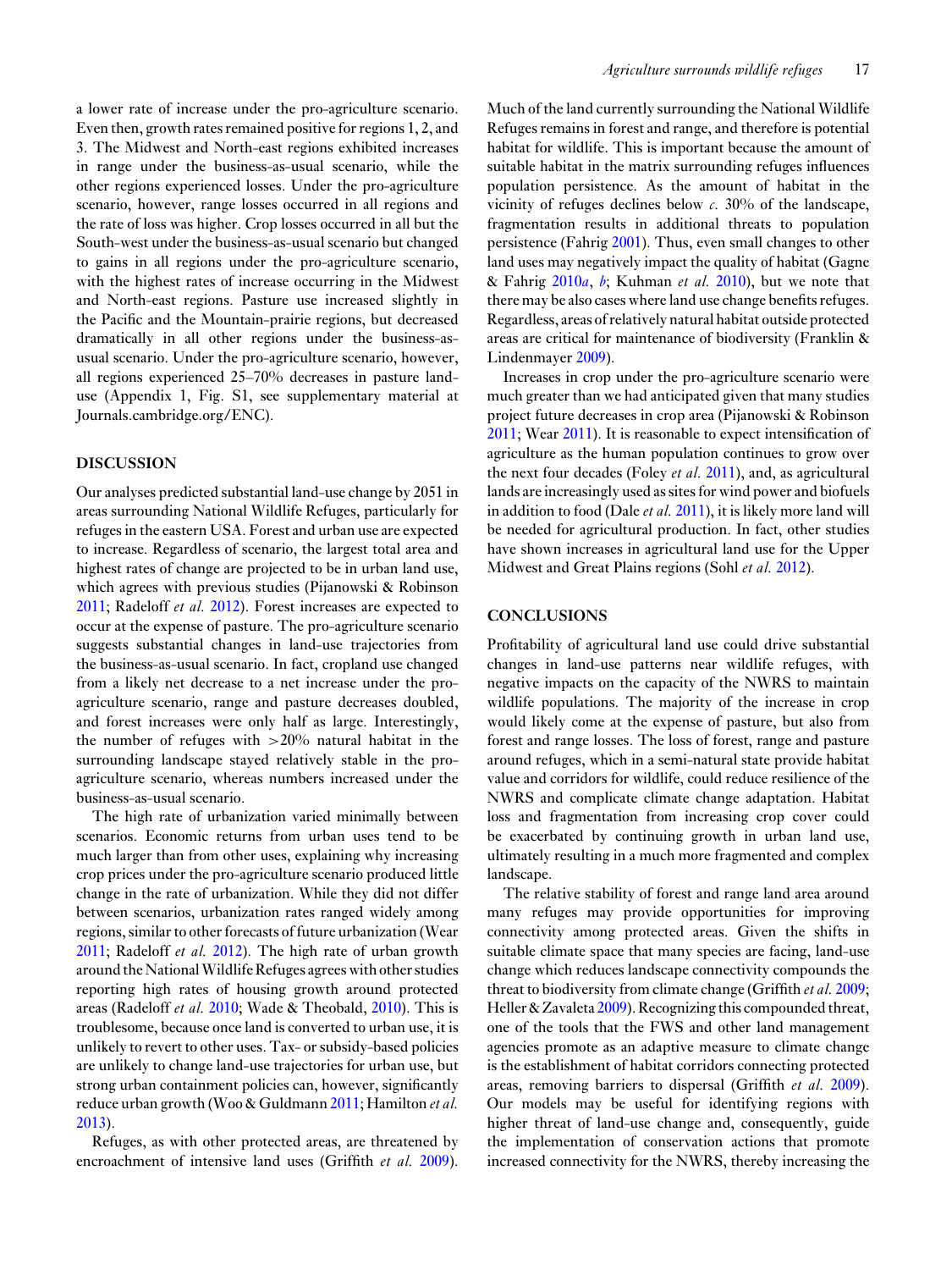<span id="page-7-0"></span>resilience of the protected area system to climate change. While our data are presented at the national level, we have provided the output for all 461 refuges to FWS managers in spreadsheet form for consideration in their conservation planning efforts. This is a far more relevant scale for taking specific management actions.

Our results indicated regional approaches to policy development and implementation may be at least as important as scenario conditions. Land-use change occurs in a regional context; flexible policy and budgets would allow a network of lands as large as the National Wildlife Refuge System to accommodate regional differences in threat and opportunity. Given that change in the lands surrounding refuges may impact the viability of these refuges, a focus on private land conservation programmes may be useful because these programmes can work proactively with local stakeholders often needing technical assistance in areas such as habitat restoration and conservation planning. Given the regional nature of land-use change, it also may be useful to focus conservation efforts in areas where land-use changes are most threatening to the integrity of the NWRS. Finally, we wish to emphasize that our 'what if' scenario, focusing on increasing agricultural land use surrounding wildlife refuges is plausible given recent changes in land use and projections from other research and therefore provides useful information for managers considering adaptation to climate and land use change.

#### **Supplementary material**

To view supplementary material for this article, please visit Journals.cambridge.org/ENC

#### **References**

- Boswell, G.P., Britton, N.F. & Franks, N.R. (1998) Habitat fragmentation, percolation theory and the conservation of a keystone species. *Proceedings of the Royal Society of London B* **265**: 1921–1925.
- Coreau, A., Pinay, G., Thompson, J.D., Cheptou, P.-O. & Mermet, L. (2009) The rise of research on futures in ecology: rebalancing scenarios and predictions. *Ecology Letters* **12**: 1277–1286.
- Crossman, N.D., Bryan, B.A. & Summers, D.M. (2012) Identifying priority areas for reducing species vulnerability to climate change. *Diversity and Distributions* **18**: 60–72.
- Dale, V.H., Kline, K.L., Wright, L.L., Perlack, R.D., Downing, M. & Graham, R.L. (2011) Interactions among bioenergy feedstock choices, landscape dynamics, and land use. *Ecological Applications* **21**: 1039–1054.
- Ellis, E.C., Klein Goldewijk, K., Siebert, S., Lightman, D. & Ramankutty, N. (2010) Anthropogenic transformation of the biomes, 1700 to 2000. *Global Ecology and Biogeography* **19**: 589– 606.
- ESRI (2011) ArcGIS Desktop: Release 10. Environmental Systems Research Institute, Redlands, CA, USA.
- Fahrig, L. (2001) How much habitat is enough? *Biological Conservation* **100**: 65–74.
- Fleishman, E., Blockstein, D.E., Hall, J.A., Mascia, M.B., Rudd, M.A., Scott, J.M., Sutherland, W.J., Bartuska, A.M., Brown,

A.G., Christen, C.A., Clement, J.P., DellaSala, D., Duke, C.S., Eaton, M., Fiske, S.J., Gosnell, H., Haney, J.C., Hutchins, M., Klein, M.L., Marqusee, J., *et al.* (2011) Top 40 priorities for science to inform US conservation and management policy. *Bioscience* **61**: 290–300.

- Foley, J.A., DeFries, R., Asner, G.P., Barford, C., Bonan, G., Carpenter, S.R., Chapin, F.S., Coe, M.T., Daily, G.C., Gibbs, H.K., Helkowski, J.H., Holloway, T., Howard, E.A., Kucharik, C.J., Monfreda, C., Patz, J.A., Prentice, I.C., Ramankutty, N. & Snyder, P.K. (2005) Global consequences of land use. *Science* **309**: 570–574.
- Foley, J.A., Ramankutty, N., Brauman, K.A., Cassidy, E.S., Gerber, J.S., Johnston, M., Mueller, N.D., O'Connell, C., Ray, D.K., West, P.C., Balzer, C., Bennett, E.M., Carpenter, S.R., Hill, J., Monfreda, C., Polasky, S., Rockstrom, J., Sheehan, J., Siebert, S., Tilman, D., *et al.* (2011) Solutions for a cultivated planet. *Nature (London)* **478**: 337–342.
- Folke, C., Carpenter, S.R., Walker, B., Scheffer, M., Chapin, T. & Rockstrom, J. (2010) Resilience thinking: integrating resilience, adaptability and transformability. *Ecology and Society* **15**: art. 20.
- Franklin, J.F. & Lindenmayer, D.B. (2009) Importance of matrix habitats in maintaining biological diversity. *Proceedings of the National Academy of Sciences USA* **106**: 349–350.
- Gagne, S.A. & Fahrig, L. (2010*a*) The trade-off between housing density and sprawl area: minimizing impacts to Carabid beetles (Coleoptera: Carabidae). *Ecology and Society* **15**: art. 12.
- Gagne, S.A. & Fahrig, L. (2010*b*) The trade-off between housing density and sprawl area: minimising impacts to forest breeding birds. *Basic and Applied Ecology* **11**: 723–733.
- Griffith, B., Scott, J.M., Adamcik, R., Ashe, D., Czech, B., Fischman, R., Gonzalez, P., Lawler, J., McGuire, A.D. & Pidgorna, A. (2009) Climate change adaptation for the US National Wildlife Refuge System. *Environmental Management* **44**: 1043– 1052
- Hamilton, C.M., Martinuzzi, S., Plantinga, A.J., Radeloff, V.C., Lewis, D.J., Thogmartin, W.E., Heglund, P.J. & Pidgeon, A.M. (2013) Current and future land use around a nationwide protected area network. *PLoS One* **8**: e55737.
- Hansen, A.J. & DeFries, R. (2007) Ecological mechanisms linking protected areas to surrounding lands. *Ecological Applications* **17**: 974–988.
- Heller, N.E. & Zavaleta, E.S. (2009) Biodiversity management in the face of climate change: a review of 22 years of recommendations. *Biological Conservation* **142**: 14–32.
- Kuhman, T.R., Pearson, S.M. & Turner, M.G. (2010) Effects of land-use history and the contemporary landscape on nonnative plant invasion at local and regional scales in the forest-dominated southern Appalachians. *Landscape Ecology* **25**: 1433–1445.
- Lepczyk, C.A., Flather, C.H., Radeloff, V.C., Pidgeon, A.M., Hammer, R.B. & Liu, J. (2008) Human impacts on regional avian diversity and abundance. *Conservation Biology* **22**: 405–416.
- Lindenmayer, D., Hobbs, R.J., Montague-Drake, R., Alexandra, J., Bennett, A., Burgman, M., Cale, P., Calhoun, A., Cramer, V., Cullen, P., Driscoll, D., Fahrig, L., Fischer, J., Franklin, J., Haila, Y., Hunter, M., Gibbons, P., Lake, S., Luck, G., MacGregor, C., *et al.* (2008) A checklist for ecological management of landscapes for conservation. *Ecology Letters* **11**: 78–91.
- Lu, X., McElroy, M.B. & Kiviluoma, J. (2009) Global potential for wind-generated electricity. *Proceedings of the National Academy of Sciences USA* **106**: 10933–10938.